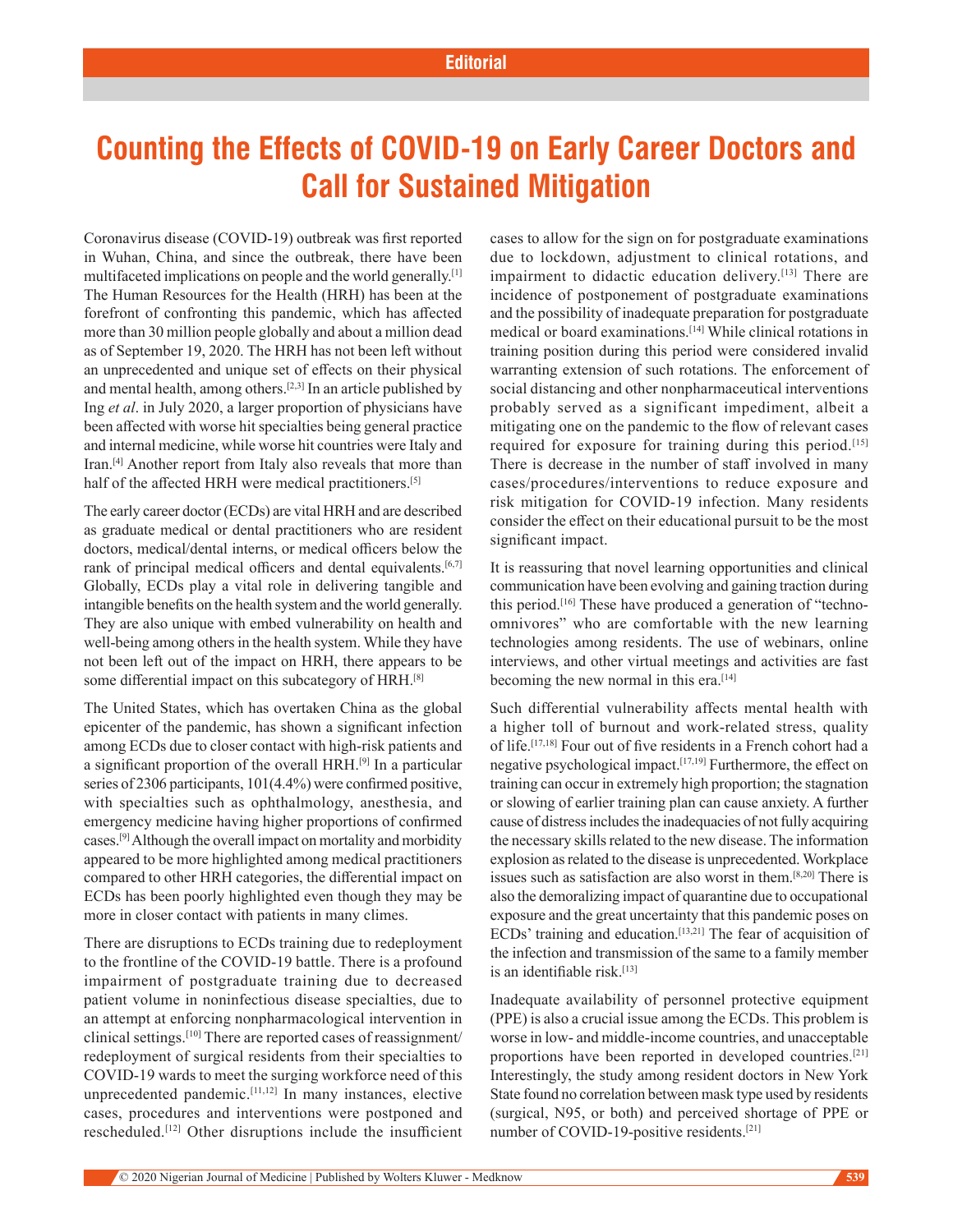Overall, COVID-19 since its outbreak include the direct and indirect impact on health, training, well-being, uncertainty with key issues of ECDs, while the effect on health includes those on physical, social, and mental aspects.[17,22] This unprecedented global threat with a heavy death toll on health workers generally, and physicians especially, is a call for action generally. Unfortunately, these effects are not appearing to resolve soon.<sup>[13]</sup> There is also the need to understand the challenges and issues associated with medical educations during this period and the long-term implications.[21]

Therefore, this is a call for more evaluation to provide targeted policies to mitigate the possible effects considering the vulnerability of these categories of physicians. Identifying such is essential in mitigating the profound effects in the interim and long-term. While financial inducements are excellent and welcome, the other issues that need actions need to be addressed.

There is a need for more studies to assess the long-term implication on the overall health system vis-a-viz the slowing of meeting specialist workforce need. There is also a need to understand the postpandemic implications where the curve is already flattening and provision of more PPEs among others.[21] It also calls for more use of telemedicine and deployment of more information technology into residency training programs.[8] Regulatory guidance is also not limited to the need to develop safe, secure, and patient-friendly telehealth applications.[14] The postgraduate colleges have to come up with a guideline for the incorporation and use of these new technologies in the curriculum.[23]

It would be interesting to assess the influence of the pandemic on ECDs from baseline mental health distortion, to the influence of the pandemics on the social dynamics of ECDs, especially the family dynamics.[8,12]

Although many postgraduate medical institutions have developed a conceptual framework to mitigate the impact of the pandemic on residents as its the case with the Accreditation Council for Graduate Medical Education.[23] There is a need to develop more longitudinal studies to assess the impact of this pandemic on ECDs, resident training, and health.[23] Training institutions and regulatory bodies need to develop strategies and guidelines, expected to mitigate the effect of the pandemic on educational outcomes.

## Oladimeji Adebayo<sup>1</sup>, Lawson O. Obazenu<sup>2</sup>, Ugochukwu Eze<sup>3</sup>, Fahd Hassan<sup>4</sup>, **Tijani Abdul-Rasheed Olalekan5**

1 Department of Medicine, University College Hospital, Ibadan, Oyo State, 2 Department of Surgery, Federal Medical Centre, Nguru, Yobe State, 3 Department of Ophthalmology, Katsina Eye Centre, Katsina, 4 Department of Plastic Surgery, Usman Danfodio University Teaching Hospital, Sokoto, Sokoto State, 5 Department of Epidemiology and Community Health, University of Ilorin Teaching Hospital, Ilorin, Kwara State, Nigeria

## **Address for correspondence:** Dr. Oladimeji Adebayo,

Department of Medicine, University College Hospital, Ibadan, Oyo State, Nigeria. E-mail: doctorladi@yahoo.com

## **References**

- 1. Jin YH, Cai L, Cheng ZS, Cheng H, Deng T, Fan YP, *et al*. A rapid advice guideline for the diagnosis and treatment of 2019 novel coronavirus (2019-nCoV) infected pneumonia (standard version). Mil Med Res 2020;7:4.
- 2. Chatterjee SS, Bhattacharyya R, Bhattacharyya S, Gupta S, Das S, Banerjee BB. Attitude, practice, behavior, and mental health impact of COVID-19 on doctors. Indian J Psychiatry 2020;62:257-65.
- 3. Civantos AM, Byrnes Y, Chang C, Prasad A, Chorath K, Poonia SK, *et al*. Mental health among otolaryngology resident and attending physicians during the COVID-19 pandemic: National study. Head Neck 2020;42:1597-609.
- 4. Ing EB, Xu QA, Salimi A, Torun N. Physician deaths from corona virus (COVID-19) disease. Occup Med (Lond) 2020;70:370-4.
- 5. Lapolla P, Mingoli A, Lee R. Deaths from COVID-19 in healthcare workers in Italy-What can we learn? Infect Control Hosp Epidemiol 2020:1-2.
- 6. Adebayo O, Ogunsuji O, Olaopa O, Kpuduwei S, Efuntoye O, Fagbule OF, *et al*. Trainees collaboratively investigating early career doctors' themes: A NARD initiative in Nigeria. Niger J Med 2019;28:93-7.
- 7. Adebayo O, Fagbule OF, Omololu A, Ibrahim YA, Isibor E, Olaopa O, *et al*. We are NARD We are Early Career Doctors. Abuja: National Association of Resident Doctors of Nigeria; 2019.
- 8. Robbins JB, England E, Patel MD, DeBenedectis CM, Sarkany DS, Heitkamp DE, *et al*. COVID-19 impact on well-being and education in radiology residencies: A survey of the association of program directors in radiology. Acad Radiol 2020;27:1162-72.
- 9. Breazzano MP, Shen J, Abdelhakim AH, Glass LD, Horowitz J, Xie SX, *et al*. New York City COVID-19 resident physician exposure during exponential phase of pandemic. J Clin 2020;130:4726-33.
- 10. Monye HI, Ekuaze E, Tolani MA, Jolayemi J, Abdulrahman H, Omololu A, *et al*. A systemic approach to the prevention of COVID-19 transmission in clinical settings in Nigeria. Ibom Med J 2020;13:149-55.
- 11. Zheng J, Hundeyin M, He K, Sachs T, Hess DT, Whang E, *et al*. General surgery chief residents' perspective on surgical education during the coronavirus disease 2019 (COVID-19) pandemic. Surgery 2020;168:222-5.
- 12. Pang KH, Carrion DM, Rivas JG, Mantica G, Mattigk A, Pradere B, *et al*. The impact of COVID-19 on European health care and urology trainees. Eur Urol 2020;78:6-8.
- 13. Sanghavi PB, Au Yeung K, Sosa CE, Veesenmeyer AF, Limon JA, Vijayan V. Effect of the coronavirus disease 2019 (COVID-19) pandemic on pediatric resident well-being. J Med Educ Curric Dev 2020;7:2382120520947062.
- 14. Shah S, Diwan S, Kohan L, Rosenblum D, Gharibo C, Soin A, *et al*. The technological impact of COVID-19 on the future of education and health care delivery. Pain Physician 2020;23:S367-80.
- 15. Ayowole D, Ogbonna V, Amoo A, Babarinde T, Nwafor J, Enebeli U, *et al*. COVID-19 at the community level: What are the countermeasures? Niger J Med 2020;29:362.
- 16. Segui-Moya E, González-Padilla DA, Ortega-Polledo LE, Sanchez-Garcia M, López-González JA, Anton-Juanilla M, *et al*. Impact of COVID-19 in spanish urology residents: Recommendations and perspective. Arch Esp Urol 2020;73:471-8.
- 17. Abdessater M, Rouprêt M, Misrai V, Matillon X, Gondran-Tellier B, Freton L, *et al*. COVID19 pandemic impacts on anxiety of French urologist in training: Outcomes from a national survey. Prog Urol 2020;30:448-55.
- 18. Ogunsuji O, Adebayo O, Olaopa O, Amoo A, Igbokwe M, Babalola R, *et al*. Evaluating the relationship between duty hours and quality of life of nigerian early career doctors. Hosp Top 2020;98:118-26.
- 19. Marchalik D, C Goldman C, Carvalho FL, Talso M, H Lynch J, Esperto F, *et al*. Resident burnout in USA and European urology residents: An international concern. BJU Int 2019;124:349-56.
- 20. Adebayo O, Kanmodi K, Olaopa O, Fagbule OF, Adufe I, Adebayo AM, *et al*. Strategies for mitigating burnout among early career doctors in Nigeria: Lessons learnt from the qualitative CHARTING study. Global Psychiatry 2020;3:97-103.
- 21. Breazzano MP, Shen J, Abdelhakim AH, Glass LD, Horowitz J, Xie SX,